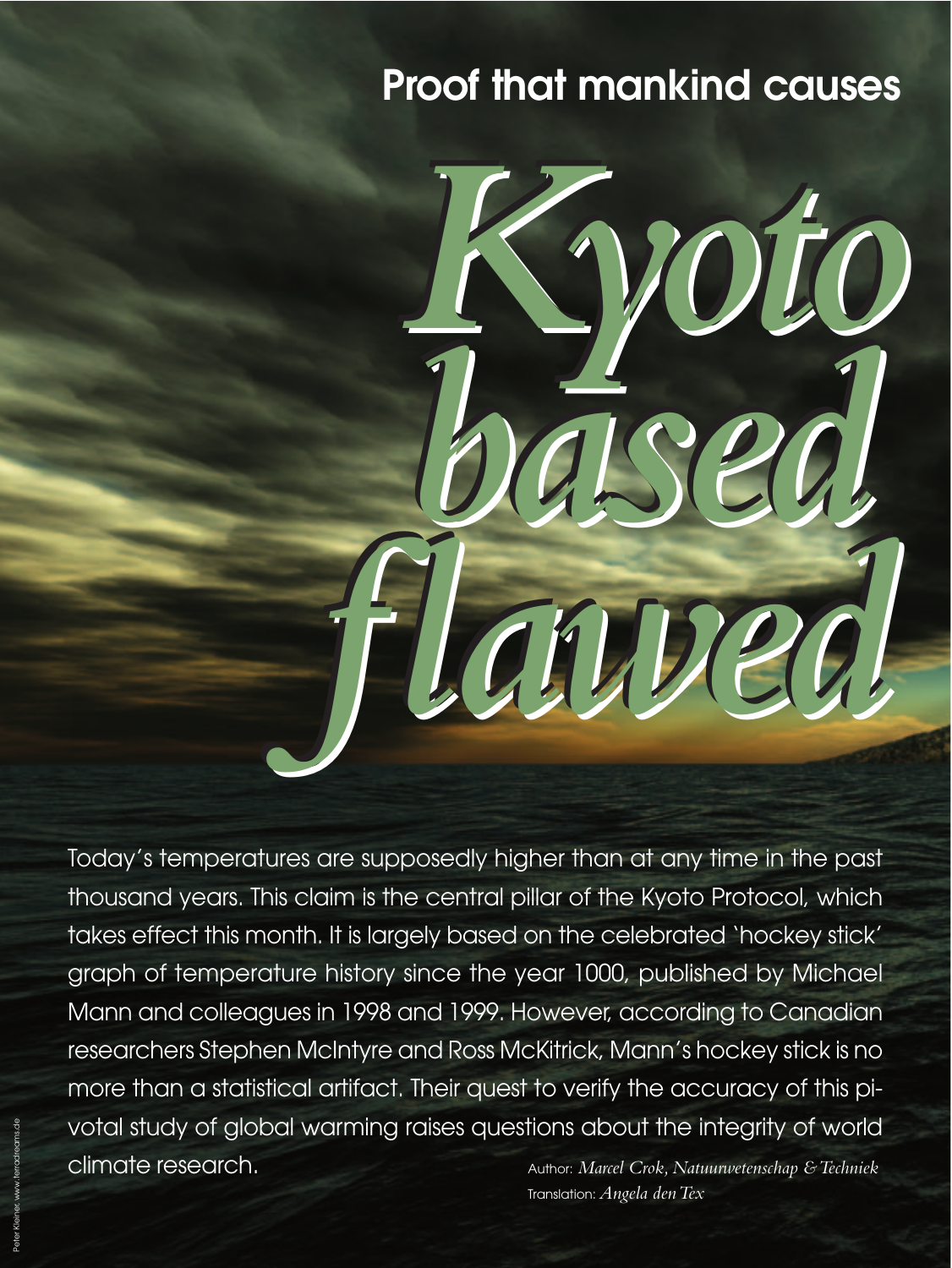# **climate change is refuted**

*protocol protocol protocol*

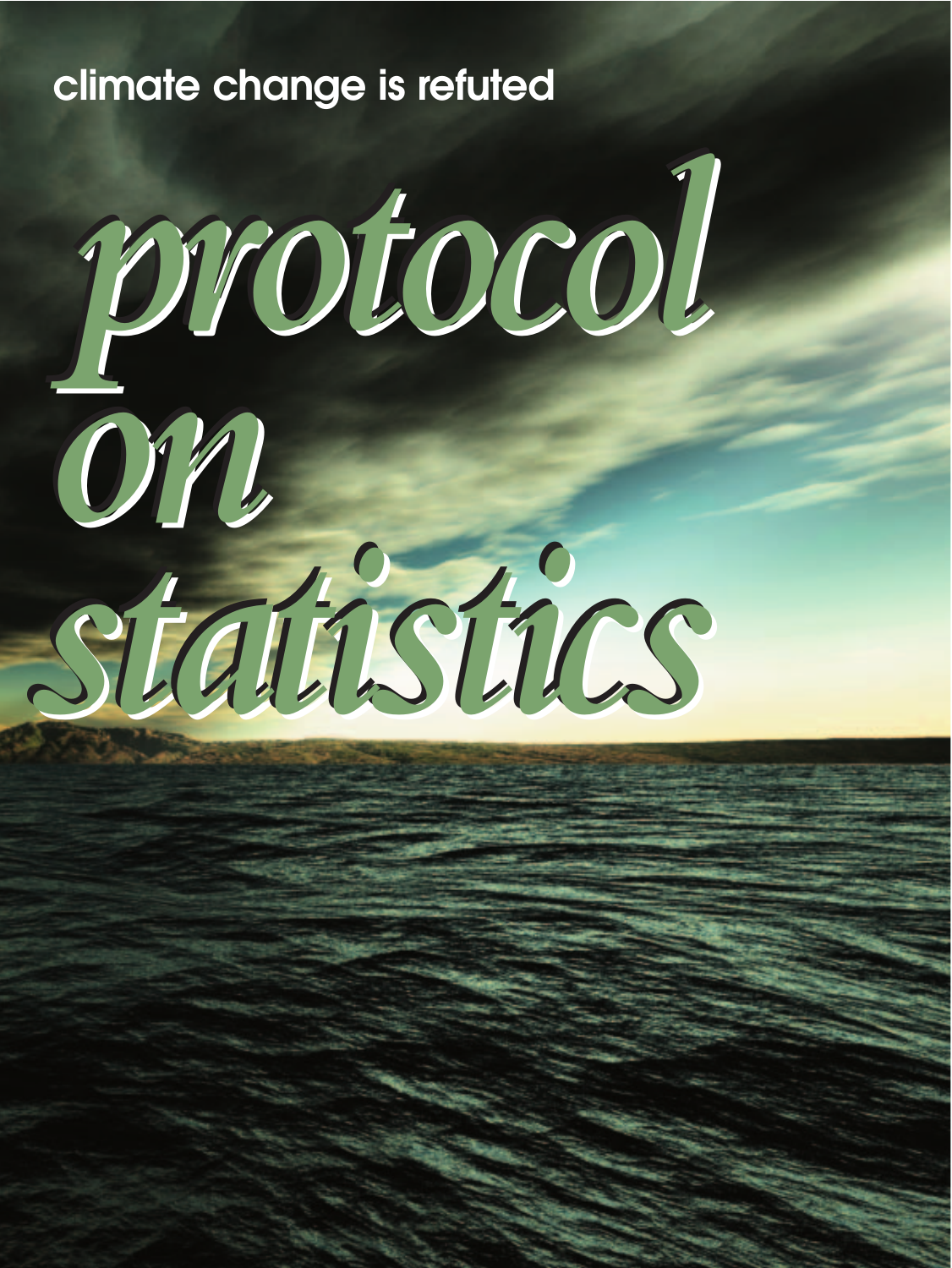### **Mann versus McIntyre**

This is Mann's famous hockey stick chart. The reconstruction runs until 1980. In the 20th Century, Mann's (black curve) and McIntyre's reconstruction (green curve) are virtually synchronous with the measured temperature. The discussion focuses mainly on the 15th century. McIntyre's measurements, based on the conventional principal component analysis but without the mistakes in Mann's data, show much higher temperatures.

Few people dispute that the earth is getting warmer, but there are people – so-called "climate skeptics" – who question whether the change is historically unique and whether it is the result of human activity.These skeptics are generally outsiders, reviled by "true" climate researchers.

On the one hand, Michael Mann, the first author of the two noted hockey stick papers (in *Nature* in 1998 and in *Geophysical Research Letters* in 1999), is the unofficial king of climate research. In 2002, *Scientific American* included him as one of the top 50 visionaries in science. On the other hand, the two Canadian skeptics are outsiders: Ross McKitrick is a Professor of Economics and Stephen McIntyre is a mineral exploration consultant – which Mann likes to call a conflict of interest.

Climate skeptics are most prolific on the internet, a platform for novices, the scatterbrained and the experienced alike. Not surprisingly, the climate researchers who we consulted (predominantly Dutch) presumed the work of the two Canadians to be unconvincing. *Natuurwetenschap & Techniek* was initially skeptical about these skeptics as well. However, McIntyre and McKitrick have recently had an article accepted by *Geophysical Research Letters* - the same journal that published Mann's 1999 article.This, together with the positive responses of the referees to this article, quickly brought us around.

Even *Geophysical Research Letters*, an eminent scientific journal, now acknowledges a serious problem with the prevailing climate reconstruction by Mann and his colleagues.This undercuts both Mann's supposed proof that human activity has been responsible for the warming of the earth's atmosphere in the  $20<sup>th</sup>$  century and the ability to place confidence in the findings and recommendations of the influential Intergovernmental Panel on Climate Change (IPCC).The political implication is a serious undermining of the Kyoto Protocol with its world-wide agreements on reducing emissions of CO<sub>2</sub> and other greenhouse gases.

In their two seminal papers, Mann and his colleagues purported to reconstruct Northern Hemisphere temperatures for the last thousand years. Since 1000, temperatures gradually decreased (the shaft of the hockey stick), only to increase sharply from 1900 onwards (the blade).The implication is obvious: human interference caused this trend to change.

McIntyre and McKitrick merely attempted to replicate this oft quoted study. In doing so, they identified mistake after mistake.They also discovered that this fundamental reconstruction had never actually been replicated by the IPCC or any other scientist. In their replication, basically derived from

the same data, temperatures in the 15<sup>th</sup> Century were just as high as they are today – an outcome that takes the edge off the alarmist scenario of anthropogenic global warming.

The criticism by the Canadians is mostly technical in nature: they claim that Mann and his colleagues have misused an established statistical method – principal component analysis (PCA) – so that their calculations simply mined data for hockey stick shaped series and that Mann's results are statistically meaningless.They have traced the problem to a simple error in a few lines of computer code.

The scientists that we consulted did not immediately recognize the implications of Mann's eccentric method, suggesting the possibility he himself may not have been aware of the apparent mistake. However, in response to our inquiries, Mann denies any errors and rejects any criticism in strident terms.

The conclusion of McKitrick and McIntyre, after being engaged in nearly two years of heated discussions with Mann and other scientists, is alarming: there is something amiss in climate research. Have Mann and his fellow researchers committed fraud? McIntyre:"That is too strong a legal term.What we can say is that the IPCC and many paleoclimatologists have not provided their readers with 'full, true and plain disclosure' (to use another legal term), especially if it involves reporting results adverse to their claims.There is no excuse for anything less than complete disclosure of all data and methods and it is shocking that the authors of the major studies refuse to do so.We have found that peer review of paleoclimate journals is a very limited form of due diligence. If scientific studies are going to be used to justify policy decisions costing billions of dollars, a much more rigorous form of review is needed."

**The "Consensus"** Up to January 2005, none of McIntyre and McKitrick's findings had been published by major scientific journals.Thus, in the opinion of established climate researchers, there was no reason to take them seriously. Climate researchers were quite comfortable in their consensus and repeatedly referred to this "consensus" as a basis for policy.The official expression of the "consensus" comes from the IPCC. This group, under the flag of the United Nations, comes out with a bulky report every five years on the state of affairs in climate research. Hundreds of climate researchers from every corner of the world contribute to it. In the third report in 2001, Mann himself was a Lead Author of the chapter on climate reconstructions.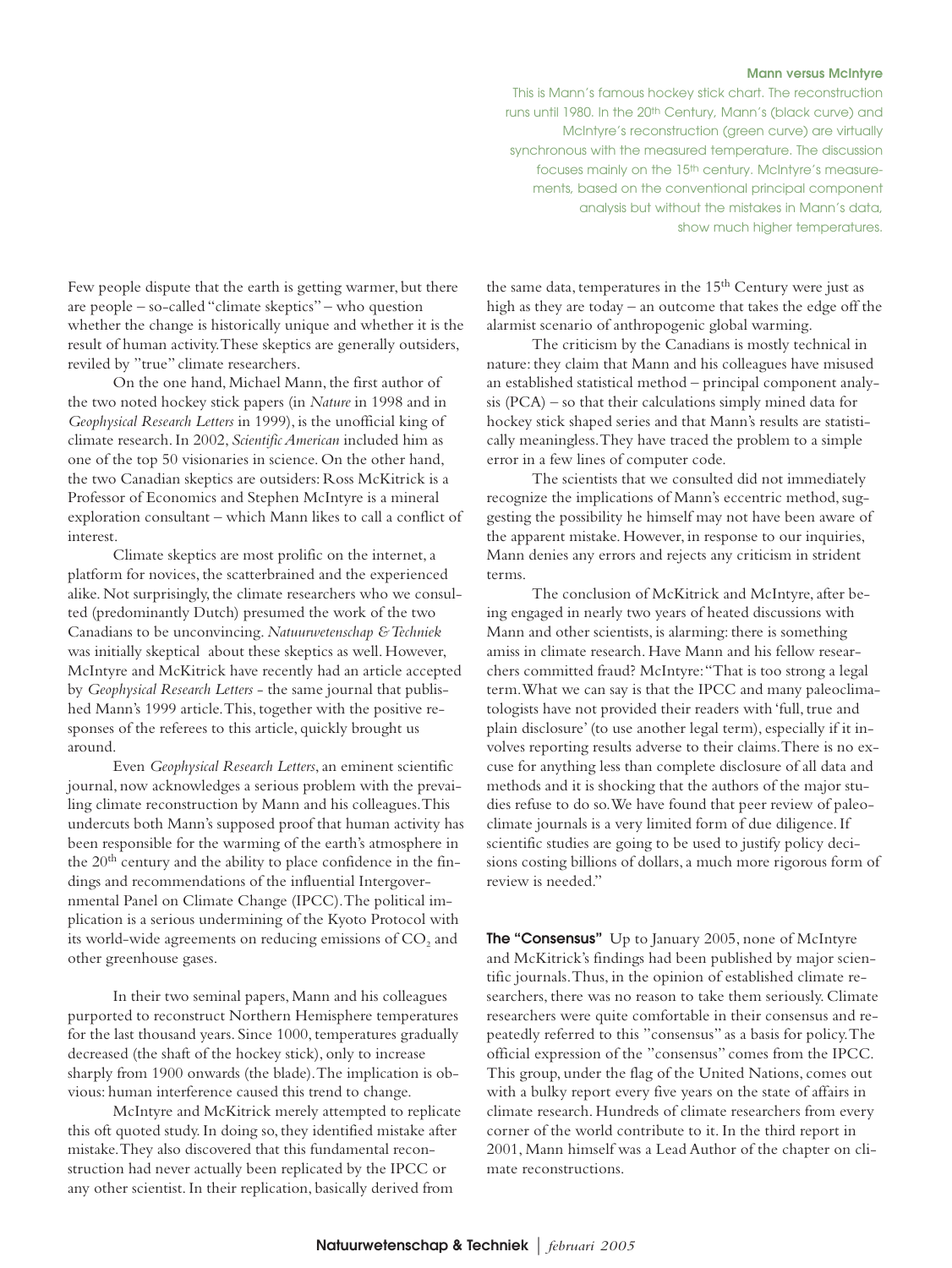

Mann's hockey stick graph was the only climate reconstruction to make it to the IPCC *Summary for Policy Makers*. Its conclusion read:"It is likely that, in the Northern Hemisphere, the 1990s was the warmest decade and 1998 the warmest year during the past thousand years."This statement has been used by governments the world over to promote the Kyoto Protocol.

"To climate skeptics, the statement was like a red flag to a bull", explains Rob van Dorland of the Dutch KNMI (Royal Netherlands Meteorological Institute).Van Dorland is a lead author of the next IPCC report that will appear in 2007."It's really too definitive a statement.Truthfully, we are far from knowing with certainty how natural climate factors, such as volcanic eruptions and solar activity, affect the earth's climate.The IPCC made a mistake by only including Mann's reconstruction and not those of other researchers."

A brief analysis of Prof. Dr.Ton van Raan of the Dutch CWTS (Center for Science and Technology Studies) shows that the 1998 article of Mann and his colleagues in *Nature* has been cited two times more often than is usually the case for such publications. More striking, according to Raan, is the increase in references over the past two years, whereas most articles are usually 'worked out' after four years.A plausible explanation is the prominent position of the hockey stick in the third IPCC report.

**Dot.Com** Stephen McIntyre first came across the hockey stick in late 2002.The Canadian government used the graph to promote the Kyoto treaty.McIntyre explains by telephone:"When I first saw the graph, it reminded me of Dot.Com profit forecasts, which were also hockey sticks. It was a compelling graphic, but, in the mineral exploration industry, my own field, compelling graphics are one of the techniques used to interest investors in financing mineral exploration."

McIntyre,who studied math at the University of Toronto,has scrutinized promotional graphics and large data sets for years."From my own experience,I thought that the graphic looked excessively promotional.A trick of mining promoters is to over-emphasize some isolated results.I wondered if this had been the case with the hockey stick as well.I thought that it would be interesting to look at the data underlying this graphic – as though I was looking at drill core from an exploration project.The interest was simply personal;I had no intention of writing academic articles and never expected what happened afterwards."

McIntyre sent an email to Michael Mann in spring 2003 asking him for the location of the data used in his study."Mann replied that he had forgotten (!) the location. However, he said that he would ask his colleague Scott Rutherford to locate the data.Rutherford then said that the information did not exist in any one location,but that he would assemble it for me.I thought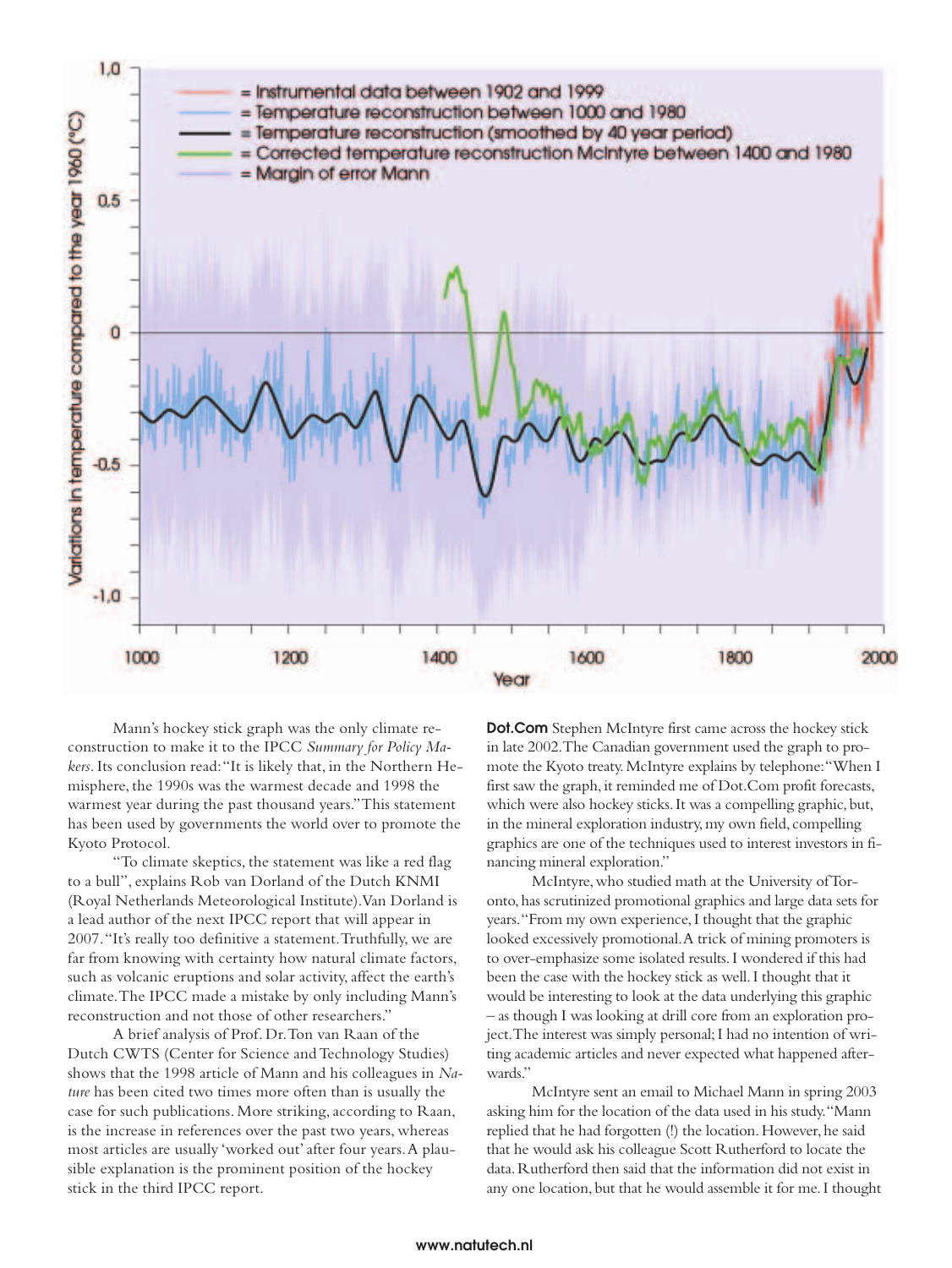

**Tree rings** Every tree ring gives a temperature indication for the year in which it was formed. Other factors influencing the annual growth are the type of tree and its age, the level of CO2 in the atmosphere and the humidity.

this was bizarre.This study had been featured in the main IPCC policy document. I assumed that they would have some type of due diligence package for the IPCC on hand, as you would have in a major business transaction. If there was no such package, perhaps there had never been any due diligence on the data, as I understood the term. In the end, this turned out to be the case.The IPCC had never bothered to verify Mann, Bradley and Hughes' study."

Despite billions of dollars spent on climate research, academic and institutional researchers had never bothered to replicate Mann's work either. In 2003, McIntyre tackled the job and, from an unusual hobby, the task has since grown to become almost a fulltime occupation. On an internet forum for climate skeptics, he met Ross McKitrick, Professor of Economics at the University of Guelph, just outside of Toronto. Since meeting in person in September of 2003, the two have been working on the project together. McIntyre does most of the research and McKitrick asks questions and assists in the writing of papers.

**Tree Rings** How do you determine the average temperature for the whole of the Northern Hemisphere? Today the answer seems straightforward: average the temperature measurements of all ground stations (approximately 5000). Even though the majority of stations are on land, the coverage at sea, where buoys are used, is adequate, making for a representative overview.

Reliable temperature measurements have only been available since around 1850. Before this period, researchers have to rely on indirect indicators, or "proxies", such as tree rings, ice cores, sedimentary layers and corals, of which tree rings are the most commonly used.Tree ring widths and density can be measured on an annual basis. But while tree rings are easy to date, they are more difficult to use to measure temperature. Ring width is not just determined by the temperature, but also precipitation, fires, insects, competition within the stand, type of soil and so forth. Scientists studying tree rings will summarize the growth at one site into a single index (a 'chronology'), which might start, for instance, at 1470 and end at 1980. In North America, there are hundreds of such "chronologies", many of which are publicly available from the World Data Center for Paleoclimatology, a public archive. Ice cores may have an accurate temperature signal (although even here precipitation plays a big role), but the obvious disadvantage is their extreme locations.The apparent solution is a multi proxy approach, now customary in climate research.

**Calibration** Mann's study is the best known of the multi proxy studies. He used mostly tree rings, but also used ice cores, corals and older documentary temperature and precipitation data (primarily for Western Europe). Mann and his colleagues calibrated their proxies to temperature records in the period 1902 to 1980, making the assumption that the relationship between proxies and temperature is constant over time, allowing them to use past proxy values to estimate past temperatures.

For a realistic reproduction of the temperature in the entire Northern Hemisphere, Mann and others attempt to have a relatively even geographic distribution of proxies.This posed a difficulty.The majority of proxies were tree ring "chronologies", especially from the U.S. Southwest.

To achieve more even geographic distribution (and avoid being swamped by North American tree ring data), Mann used PCA to summarize "networks" of tree ring sites, the largest of which was in North America.The 1998 article reported the use of 112 proxy series, of which 31 were principal component (PC) series (from six networks with over 330 sites).

However, for some reason, Mann and his colleagues did not accurately document the data they had actually used. McIntyre:"Of the series and sites listed in the original documentation, 35 were not actually used.To further confuse matters, in November 2003, over five years after publication, Mann stated that they had actually used 159 series, instead of the 112 mentioned in his *Nature* article or in Rutherford's email. Zorita et al., cited by Mann, also used 112."

We decided to inquire with Dr. Eduardo Zorita of the GKSS Research Center in Geesthacht, Germany, who has also recently examined the calculations behind the hockey stick. His response:"This is the first time that I've heard of the number 159. In our analysis of the hockey stick, we do not use the actual data, but a series of pseudo proxies, proxies we take from our simulations.We have always assumed 112 pseudo proxies"

In December 2003, McIntyre and McKitrick sent a detailed notification to *Nature* of the discrepancies between Mann's actual data set and his published listing, which prompted *Nature* to order a Corrigendum in July 2004.This did not resolve the problem.

McIntyre:"The Corrigendum implies that 139 series were used, but the difference between this and other information has never been reconciled."

Independently of these problems, McIntyre had earlier decided to check the PC calculations for tree ring networks, by doing fresh calculations with original data from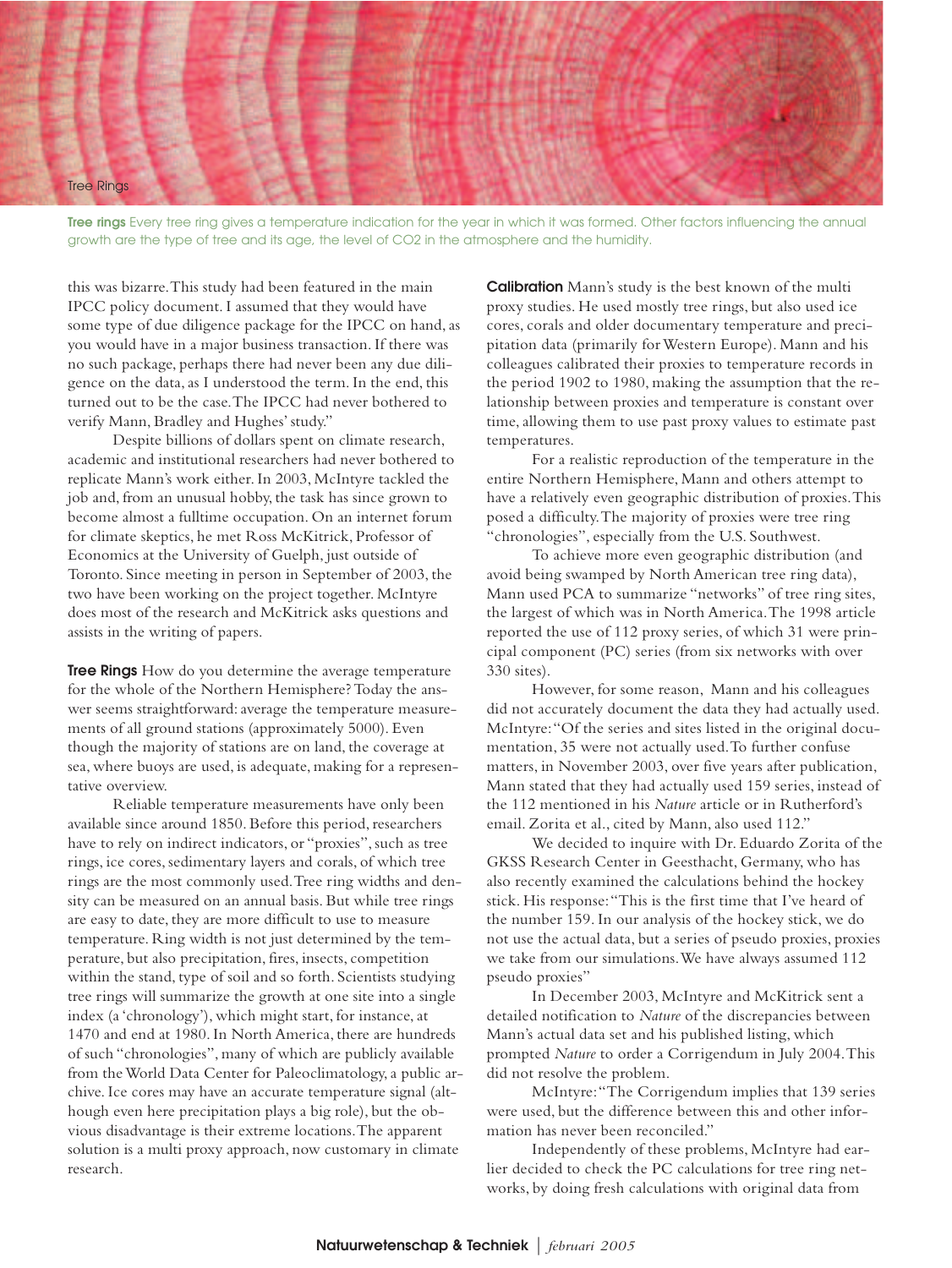**Proxies** Tree rings, ice cores and corals are collected all over the world to give an indication of the history of the temperature on earth.

the World Data Center for Paleoclimatology (WDCP) His PC results were very different from Mann's. He and McKitrick then sent the full data set (originally downloaded from Mann's FTP site from the address provided by Rutherford) back to Mann for confirmation that this was actually the dataset used in MBH98. In response, Mann stated that he did not have the time to answer this or any other request.

While comparing Mann's data to official WDCP versions, they found that Mann had sometimes used outdated versions. Replacing them with the archived versions and carrying out fresh PC calculations, McIntyre and McKitrick then tried to replicate Mann's Northern Hemisphere temperature calculations from scratch.The results largely coincided with the hockey stick, except for the 15<sup>th</sup> Century, when their calculated temperatures were considerably higher than Mann's and were even higher than corresponding estimates in the 20th Century. McIntyre emphasized:"We did not claim to have discovered a warm medieval period; we only stated that, given the many defects in the study, it could not be used to assert that the 1990s were the warmest years of the past millennium.

Their paper was published in the interdisciplinary journal *Energy and Environment* in October 2003.They published all the algorithms online at www.climate2003.com, together with further explanations of their methods.They knew something was amiss with Mann's PC analysis, but couldn't quite put their finger on it yet.The article aroused considerable interest and debate but was mostly ignored by climate researchers.





**Faulty Data** Mann's early responses were quite unexpected. McIntyre:"On the website of David Appell,an American science journalist, Mann stated that we had used the wrong data and somehow we failed to notice errors in the data.This was outrageous,as we had downloaded the data from his own FTP site from the location provided by his own colleague, Scott Rutherford;we had described countless errors in great detail and had re-collated over 300 series to avoid these problems.Now,according to Mann,we should have taken the data off a different address at his ftp site, but this new address had never been mentioned in any publication or even on his own website."

A little later, Mann and his colleagues said that they had used a stepwise procedure for PC calculations to deal with missing data, while McIntyre and McKitrick had not. McIntyre: "This was when the figure of 159 series first appeared.There is no mention of this stepwise method in his *Nature* article.A PCA calculation fails if there is any missing data. For the tree ring networks, in the earlier periods, many sites become unavailable. So now it turned out that Mann and his team had redone PCA calculations in steps.The figure of 159 series came from using different PC versions from different steps. Mann refused my request to identify the 159 series, but there was enough information on the controversial early 15th century, we estimated the most likely sequence and proceeded on."

But McIntyre and McKitrick were most intrigued by the attribution by Mann and his colleagues of the difference in results to three "key indicators" – most notably the North American PC1 , showing that, with different handling of these three series, they also obtained high early 15th century results. McIntyre and McKitrick decided, for the time being, to concentrate on the years 1400 to 1450, the period with the biggest discrepancies:"Mann's own response showed that his temperature reconstruction for the first half of the 15th Century depended on PCs from the North American network.We decided to find out everything that we could about these three indicators."

Because of the discrepancy between the published methodology and the methods actually used, the ambiguity over the data sets and the sudden claim that 159 series had to be used, McIntyre and McKitrick requested original source code from Mann in order to fully reconcile their results. Mann refused. McIntyre and McKitrick then requested both *Nature* and the *National Science Foundation*, who had financed Mann's research project, to compel disclosure. Both organizations refu-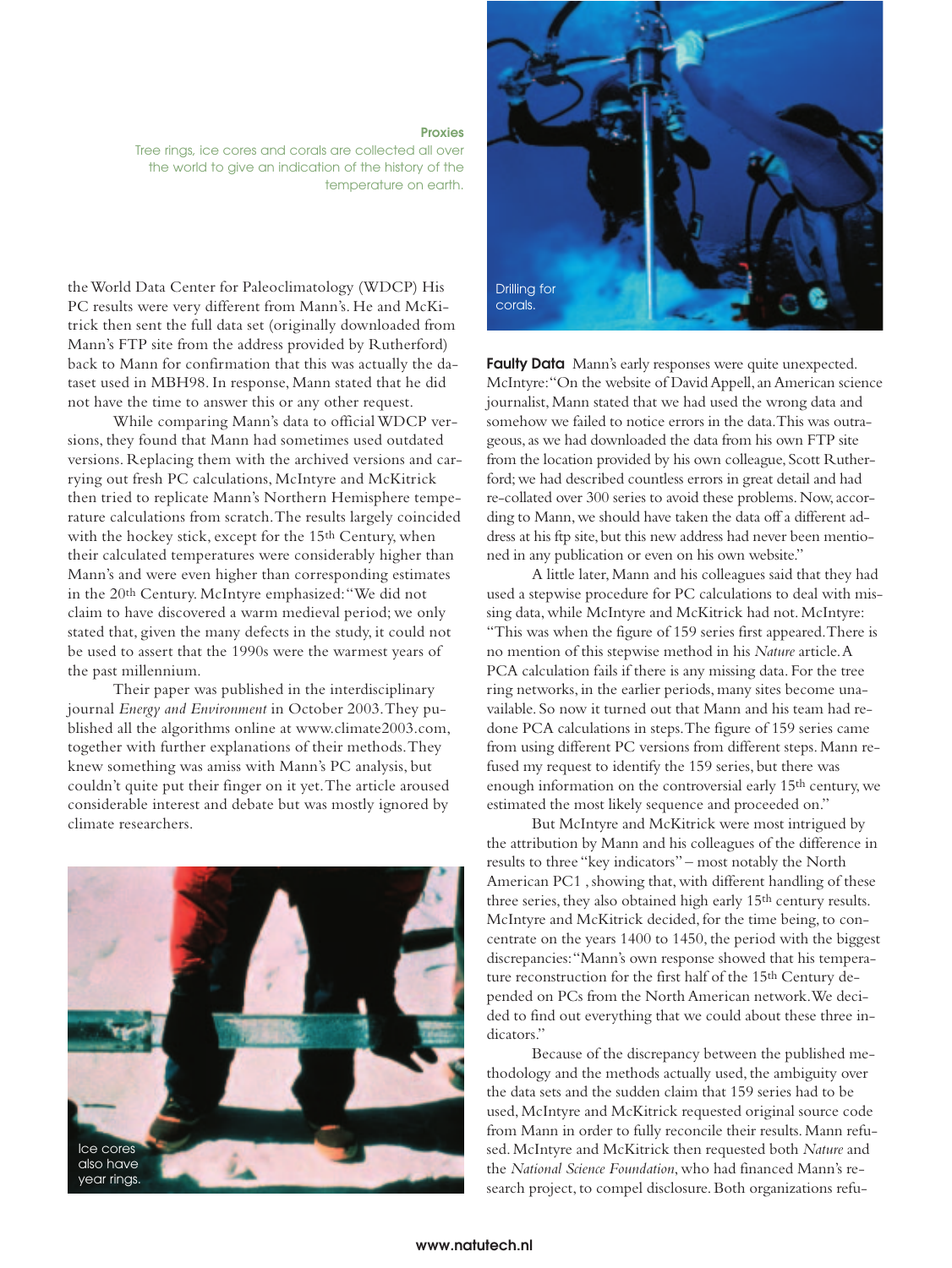## **Creating a Hockey Stick**

#### Multiproxy-studie

For his climate reconstruction, Mann uses proxies. series of data that serve as femperature indicators. Proxies could be frees, ice cores, corals or older existing temperature and precipitation data.



Before you can perform a principal component analysis, you need to standardze your data. Normally, you would determine the mean and the standard deviation of the data. The mean would then be subtracted from each column after which they would be divided by the standard deviation. With a normal distribution, 95% of the data would fall between 2 and +2 units of the standard deviation. Mann bases both the mean and the standard deviation on just the period between 1902 and 1980. Through this calculation all data is standardized. This included the data from before 1902. For tree II this has very little consequences as the mean obtained through both calculations is virtually identical. For tree if he effect is substantial: the data for the period 1902 to 1980 fall between -2 and +2, while a large part of the other data tail outside of this area.



The Canadian researchers Stephen McIntyre and Ross McKitrick have demonstrated that the method Mann and his colleagues use to reconstruct the temperature of the Northern Hemisphere in the past thousand years leads to a significant overvaluation of tree ring series with a hockey stick shape.

Using two time series of trees, we demonstrate the effect of the unusual standardization that Mann works with. The time series of tree I has a clear hockey stick shape, that of tree II does not show any trends. Tree I is a bristle cone pine from the Sheep Mountains in California. This tree was given most importance in the calculation of the PCs in the North American network. Tree II was given hardly any weight at all.

sed, although *Nature* did require Mann to publish a new description of his methodology.

Meanwhile, the stepwise PC issue did not end the story, as the difference in results persisted after McIntyre implemented it. McIntyre tried to replicate the North American PC series at the newly disclosed location at the FTP site Once again, he could not do so.

**Mining for hockey sticks** But McIntyre did make an interesting find at Mann's FTP site, - a Fortran program of about

500 lines for the calculation of tree ring PCs, virtually the only source code on the entire site.They carefully studied the script and found something very unusual. McIntyre:"In a conventional PC calculation in a high-level language, the mean of each series is subtracted from each column prior to the rest of the algorithm. Instead of doing this, Mann's Fortran program had only subtracted the 1902-1980 mean from each column. This is a highly unusual procedure and had not been mentioned in the *Nature* article."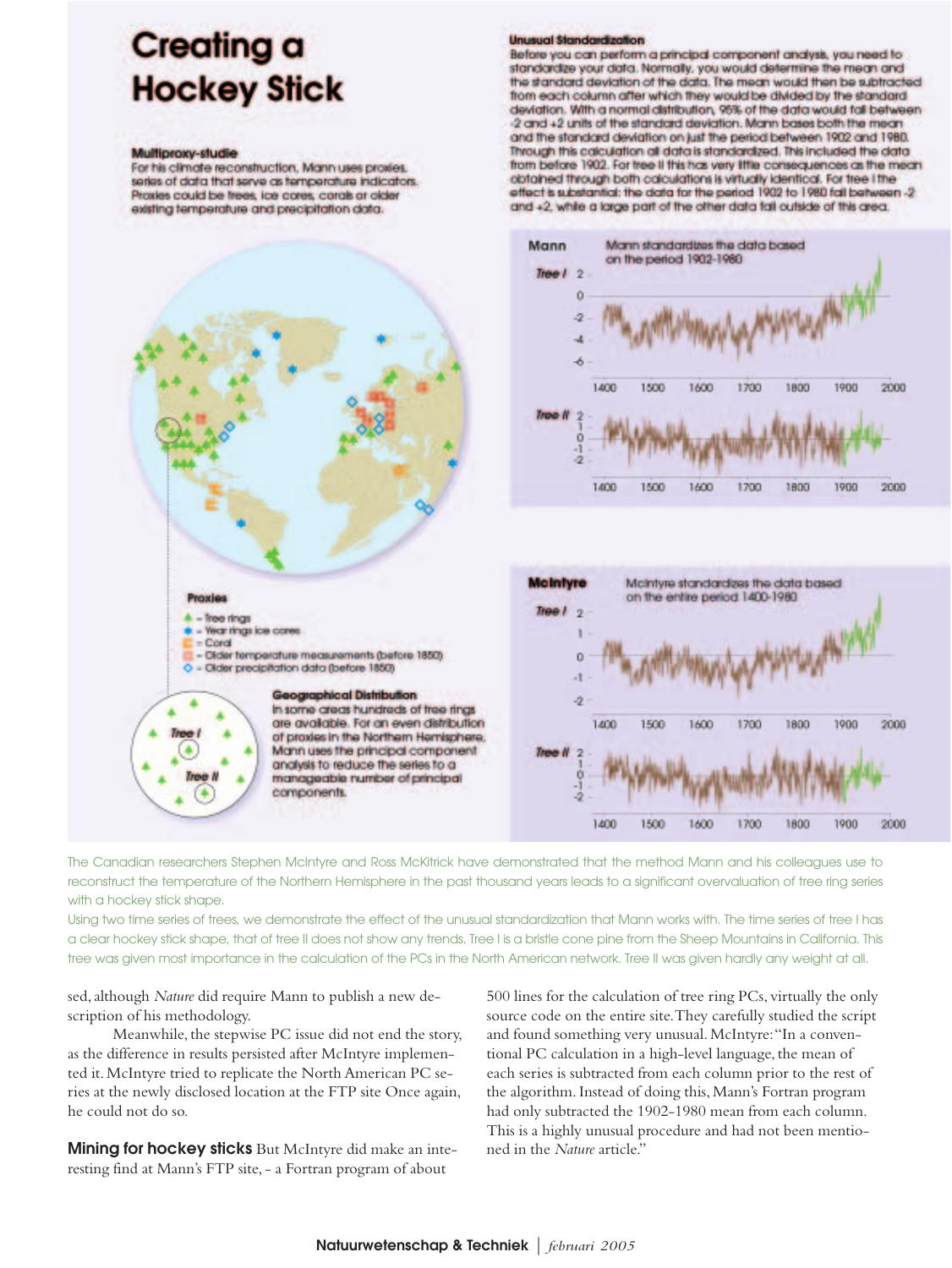#### **Principal Component Analysis**

The standardized data are used to run a PCA. Tree I is plotted along the x-gais and tree it is plotted along the y-axis. The result is a cloud of dots. With the PCA, the two dimensional cloud is reduced to one dimension, the principal component (PC). A PCA can be used to track series with the biggest distribution. As a result of his unusual standardization, Mann detects a better distribution along the x-axis (tree I) than the y-axis (tree II). The PC is almost parallel to the x-axis which means tree I is given most importance. In McInityre's graph, both frees have roughly the same weight. This is why the PC runs at an angle of cround 45 degrees.

#### **Colder and Warmer Years**

All clata is projected on top of the PC. The result is a line on which there are green and brown dots. Colder years are on the left and warmer years on the right. With Mann's method, virtually all warm years are green, meaning they fall in the 20th Century. With a normal standardization green and brown dots are interminated.

Plotted in time, Mann's dots create a hockey stick shape, whereas the normal procedure also shows a warm period in the 15th Century.



The seemingly small change has major consequences for the end result and explains most of the difference between the graph of McIntyre and McKitrick and the hockey stick for the 15th century.McIntyre:"The effect is that tree ring series with a hockey stick shape no longer have a mean of zero and end up dominating the first principal component (PC1); in effect, Mann's program mines for series with a hockey stick shape.In the crucial period of 1400-1450, in the critical PC1 of the North American network, the top-weighted Sheep Mountain series,with a hockey stick shape gets over 390 times the weight of the least weighted series,which does not have a hockey stick shape."

At our request,Dr Mia Hubert of the Katholieke Universiteit Leuven in Belgium, who specializes in robust statistics, checked to see if the Mann's unusual standardization influenced the climate reconstruction. She confirms:"Tree rings with

a hockeystick shape dominate the PCA with this method."

McIntyre and McKitrick decided to perform another check. Using computer simulations of so-called 'red noise', they generated networks of artificial tree ring data over the period of 1400-1980.Red noise is commonly used in climatology and oceanography, because, like many natural processes, it has a constant mean as well as (randomly distributed) pseudo-trends that reverse and cancel out over time.

McIntyre: "In each simulation, there are some red noise series that happen to go up in the  $20<sup>th</sup>$  century, some that go down and basically everything in between.If we used Mann's method on red noise,we consistently obtained hockey sticks with an inflection at the start of the 20<sup>th</sup> century. We have repeated the simulation thousands of times and in 99% of the cases, the result of the PCA was a hockey stick."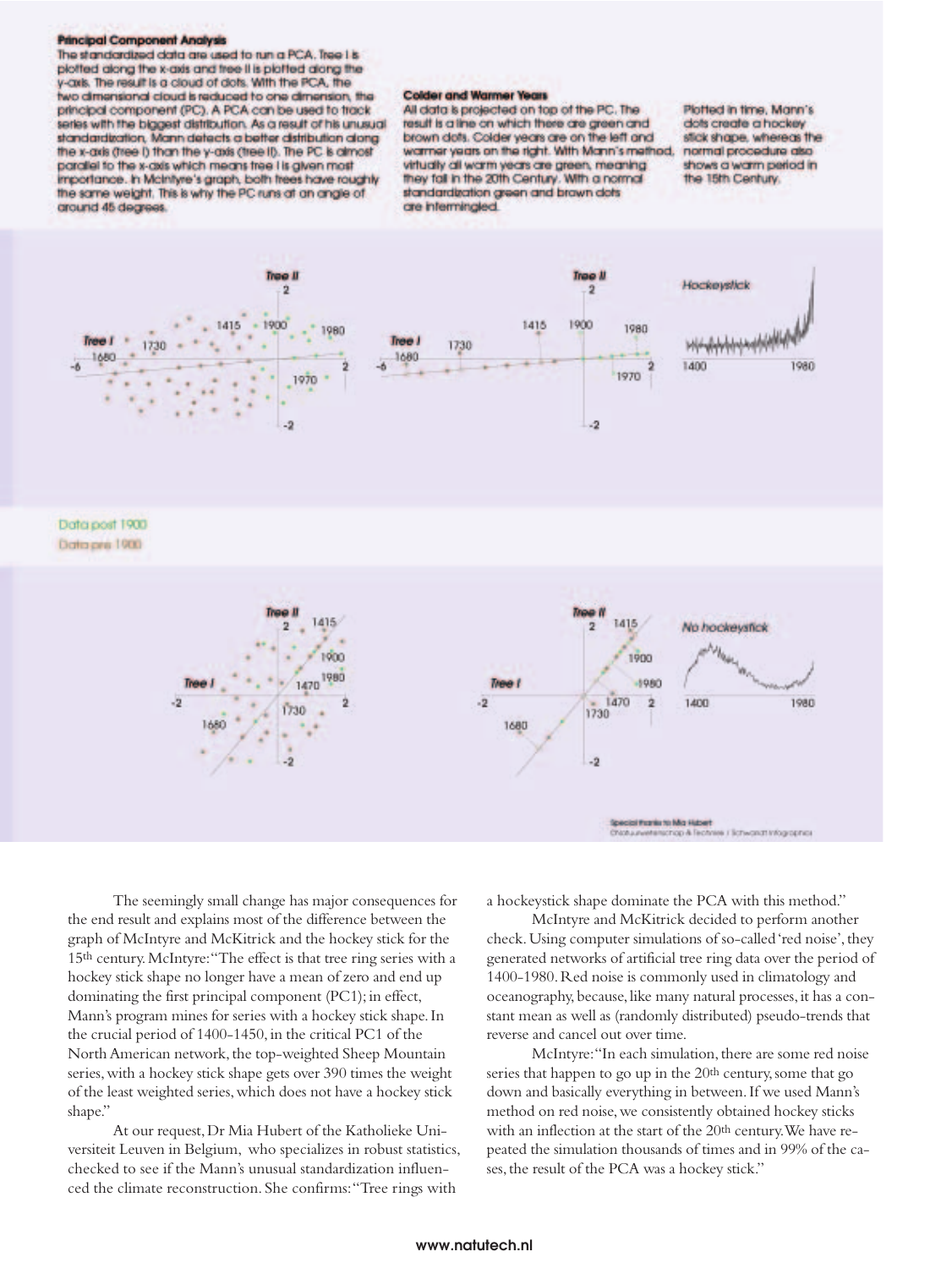## *Apparently, Mann did not like the results in directory Backto\_1400\_Censored*

The conclusion is that Mann's climate reconstruction methodology would have yielded a hockey stick graph, from any tree ring data set entered into the model as long as there is sufficient red noise.

The two Canadians are no longer just one voice crying in the wilderness. On October 22, 2004 in *Science*, Dr. Zorita and his colleague Dr. Hans von Storch, a specialist in climate statistics at the same institute, published a critique of a completely different aspect of the 1998 hockey stick article .After studying McIntyre's finding at our request,Von Storch agrees that "simulations with red noise do lead to hockey sticks. McIntyre and McKitrick's criticism on the hockey stick from 1998 is entirely valid on this particular point."

**Discrepancies and Duplications**There was yet another important discovery to follow McIntyre:"When we compared data as used by Mann with original archived data, we found one and only one example where the early values of a series had been extrapolated – a cedar tree ring series from the Gaspé peninsula in Canada.The extrapolation, from 1404 back to 1400, had the effect of allowing this series to be included in the critical early 15th century calculations.When we did calculations both including and excluding the series, we found that the difference was considerable. In some cases, the temperature was as much as 0.2 degrees Celsius lower using the modified Gaspé series as compared with the archived version.

"More strangely, the series appears twice in Mann's data set, as an individual proxy, and in the North American network. But it is only extrapolated in the first case, where its influence is very strong." McIntyre and McKitrick went back to the source of the Gaspé series and then to the archived data at the World Data Center for Paleoclimatology."We found that although the Gaspé series begins in 1404, up until 1421, it is based on only one tree. Dendrochronologists (tree ring researchers) generally do not use data based on one or two trees.The original authors only used this series from 1600 onwards in their own temperature reconstructions.This series should never have been used in the 15th century, let alone counted twice and extrapolated."

McIntyre and McKitrick submitted a paper to *Nature* in January 2004. Mann and his colleagues were invited to respond. McIntyre:"They raised an interesting point.They stated that the North American PC1 was not just based on the Sheep Mountain series, but that fourteen other series were also highly weighted in it. In late March, we sent in a second version of the article in which we demonstrated that these fourteen tree rings were all from highly controversial bristlecone pine series, studied by Graybill and Idso in 1993, which showed an unusual growth spurt in the 20th Century. Graybill and Idso themselves attributed the growth spurt to higher concentrations of  $CO<sub>2</sub>$  in the air, because they were able to show that it was not caused by increased temperatures. Oddly enough, in their 1999 article, Mann and his colleagues had actually admitted the same thing: "A number of tree ring series at high altitudes in the western part of the United States seem to show a prolonged growth spurt that is more pronounced than can be explained with the measured increase in temperature in these regions."

Now, a number of years later, Mann's defense includes the remark that these same series form the "dominant" part of the Northern American PC1, and accordingly, justifies their inordinate influence on the temperature reconstruction of the entire Northern Hemisphere.

**The "Censored" Folder** As the story unraveled, more intrigue came to the surface. McIntyre:"On Mann's FTP site, the directory for the North American network contains a subdirectory with the striking name BACKTO\_1400-CENSORED. The folder contains PCs that looked like the ones we produced, but it was not clear how they had been calculated.We wondered if the folder had anything to do with the bristlecone pine series: this was a bulls eye.We were able to show that the fourteen bristlecone pine series that effectively made up Mann's PC1 (and six others) had been excluded from the PC calculations in thecensored folder.Without the bristlecones sites, there were no hockey sticks for Mann's method to mine for, and the results came out like ours.The calculations used in Mann's paper included the controversial bristlecone pine series, which dominate the PC1 and impart the characteristic hockey stick shape to the PC1 and thereafter to the final temperature reconstruction. Mann and his colleagues never reported the results obtained from excluding the bristlecone pines, which were adverse to their claims."

"Imagine the irony of this discovery.After we published our findings in *Energy and Environment*,Mann accused us of selectively deleting North American proxy series.Now it appeared that he had results that were exactly the same as ours, stuffed away in a folder labeled CENSORED."

When McIntyre and McKitrick submitted the second version of their article to *Nature*, they discussed the dubious role of the bristlecone pine series and reported the CENS-ORED subdirectory."*Nature* then asked us to shorten our article to a mere 800 words and we did. Months went by and then we were told that they were now only willing to permit us 500 words and the content was too 'technical' to be dealt with in 500 words."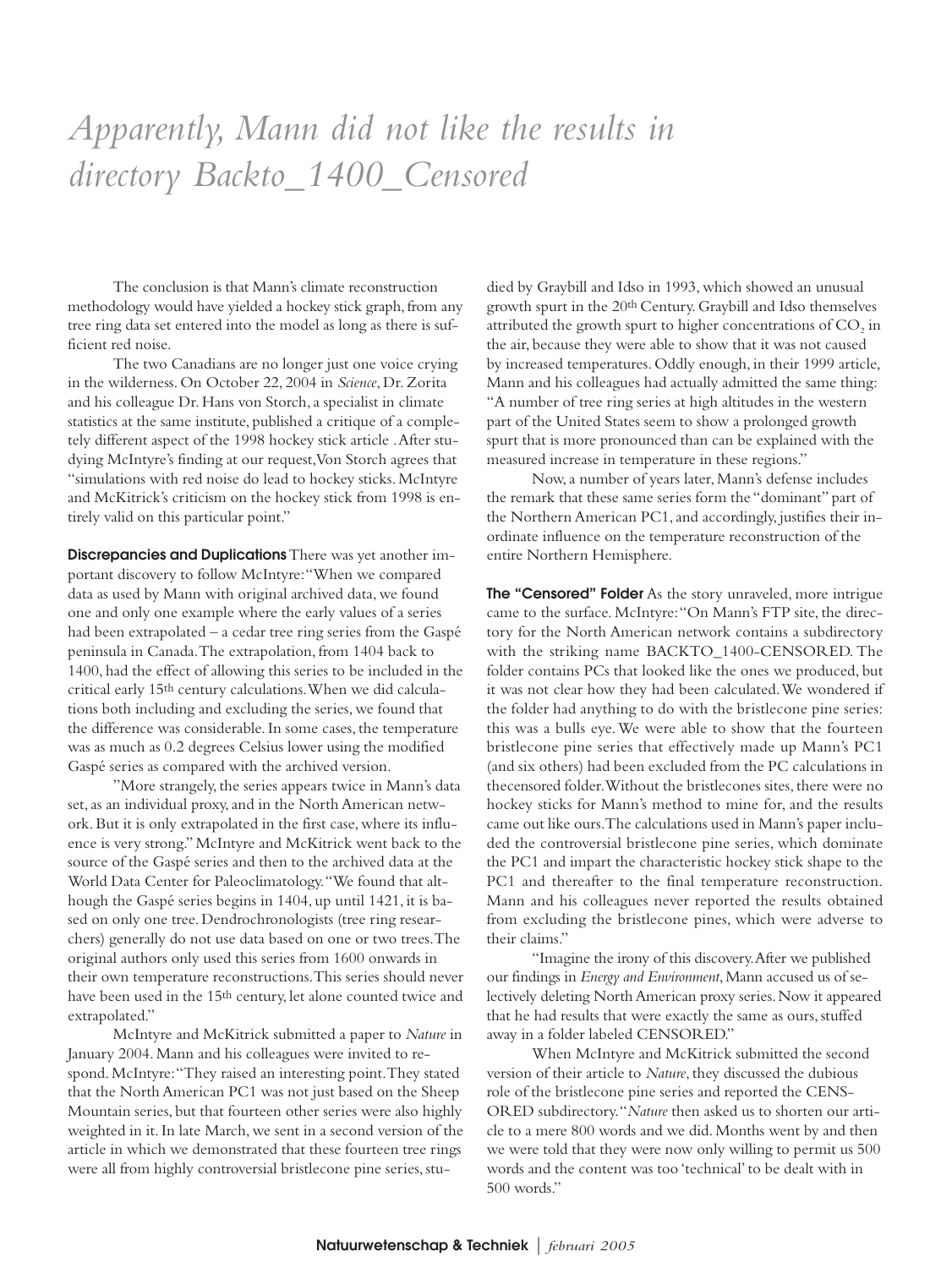### **Hockey Stick Material**

The bristlecone pines from the Sheep Mountains in California dominate Mann's climate reconstruction and cause the hockey stick shape.

McIntyre and McKitrick were understandably frustrated. Compunding matters, Mann and his colleagues had by then published a corrigendum (*Nature*, 1 July 2004). McIntyre: "This corrigendum, however, is very misleading. Our main criticism, concerning the principal components calculations, was not addressed, even though the procedure was inaccurately described in the original article.We were given an advance proof of the text of the corrigendum and had provided feedback on it. But after the page proof stage, they inserted the statement that 'none of these mistakes influence our earlier results'. Naturally, we do not agree with this claim at all."*Natuurwetenschap & Techniek* directly asked *Nature* whether this claim had been externally peer reviewed and was told that *Nature*'s policies do not require peer review of corrigenda, implying that it was not refereed.

**Turning Tide** In January 2005, an adapted version of McIntyre and McKitrick's paper was accepted for publication by *Geophysical Research Letters* (GRL).The issue will come out in early 2005, as will a new issue of *Energy and Environment* containing a second publication by the two Canadians on implications of their GRL findings. Judging by the reactions of the referees of GRL, which McIntyre made available to us, the tide may be turning in the climatology field. One referee stated:"S. McIntyre and R. McKitrick have written a remarkable paper on a subject of great importance.What makes the paper significant is that they show that one of the most important and widely known results of climate analysis, the "hockey stick" diagram of Mann et al., was based on a mistake in the application of a mathematical technique known as principal component analysis (PCA)."

The same referee also writes:"McIntyre and McKitrick found a non-standard normalization procedure in the Mann et al. analysis.Their paper describes this procedure; it was an apparently innocent one of normalization, but it had a major effect on their results.The Mann et al. normalization tends to significantly increase the variance of data sets that have the hockey-stick shape. In the Mann et al. data set, this turned out to be bristlecone pines in the western United States.Thus the hockey stick plot, rather than representing a true global average of climate for the past thousand years, at best represented the behavior of climate in the western US during that period.This is an astonishing result. I have looked carefully at the McIntyre and McKitrick analysis, and I am convinced that their work is correct."

The referee ends with:"I urge you not to shy away from this paper because of its potential controversy.The whole field of global warming is currently suffering from

![](_page_9_Picture_6.jpeg)

the fact that it has become politicized. Science really depends for its success on an open dialogue, with critics on both sides being heard. McIntyre and McKitrick present a cogent analysis of the global warming data.They do not conclude that global warming is not a problem; they don't even conclude that the medieval warm period really was there.All they do is correct the analysis of prior workers, in a way that must ultimately help us in our understanding of past climate, and predictions of future climate.That makes this a very important paper.I strongly urge you to publish it."

Climate researchers can now no longer dismiss McIntyre and McKitrick's efforts with the remark that they didn't publish in an authoritative journal. Mann, Bradley and Hughes, meanwhile, continue to defend themselves quite aggressively. One of the *Nature* referees noticed this as well:"I am particularly unimpressed by the MBH style of 'shouting louder and longer so they must be right'."

Mann has obviously decided to defend his graph to the bitter end. Not too long ago, he and his team launched a weblog, www.realclimate.org, in which they strike back very aggressively. Mann's main criticism of McIntyre and McKitrick's previous calculations is that they should have expanded the list of North American PCs from two to five, so that the bristlecone pines in the fourth PC (PC4) could be included.

The problem with the principal components analysis is that there is no objective criterion for the number of principal components that are relevant. Strictly speaking, a data set with a hundred proxies will yield as many principal components since the PCA does nothing other than present the data in a different manner.The difference is that principal components can be ran-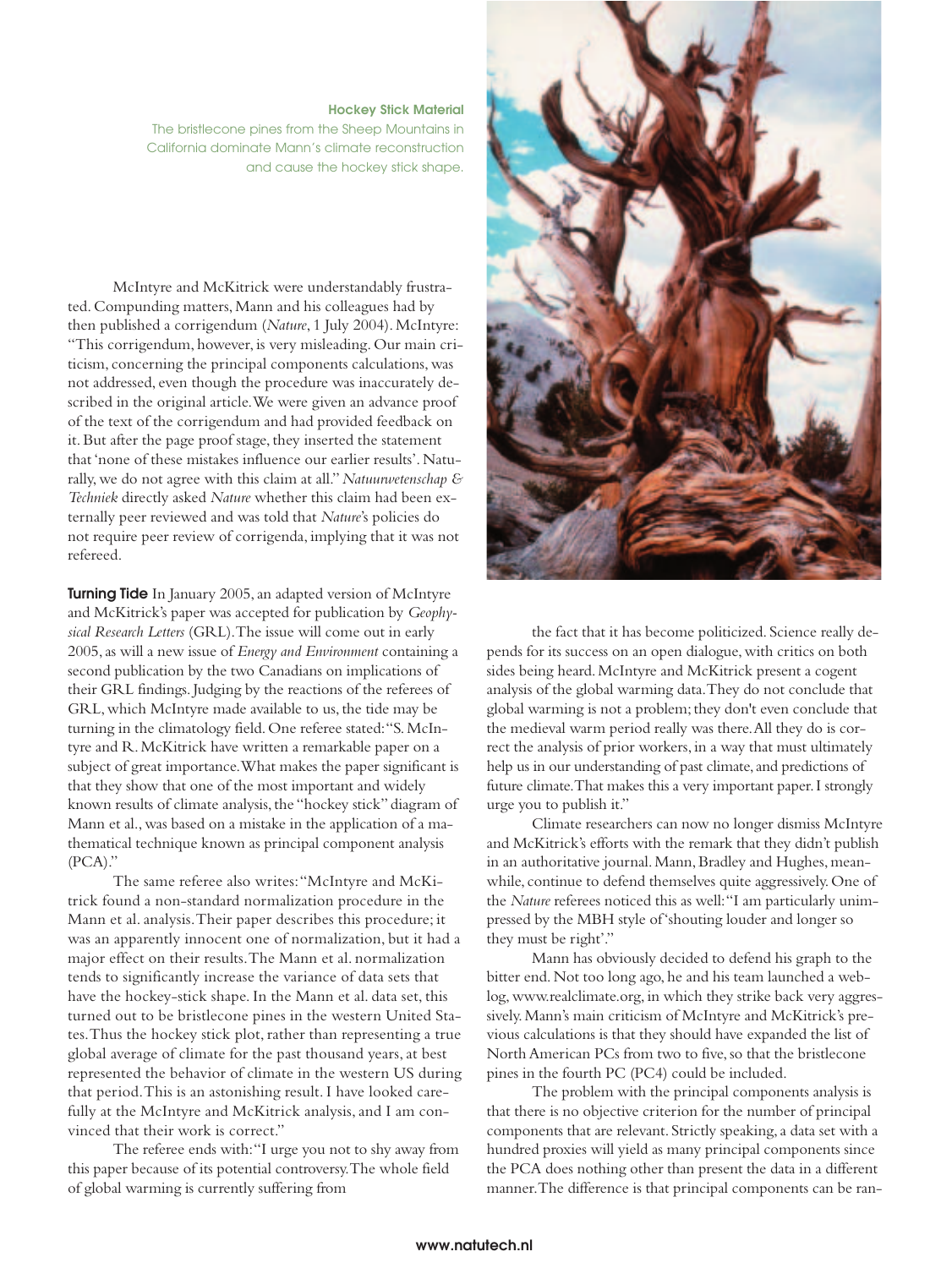## *"I think this will be on the agenda at the next IPCC meeting"*

![](_page_10_Picture_1.jpeg)

ked in order of importance whereas the proxies can not: the PC1 is always the dominant pattern, followed by the PC2, etc. Depending on the amount of noise in the data and the aim of the study, one, two or even more PCs are used to represent the trends in the data. Normally a subtle trend in the PC4 should

not be allowed to override the rest of the data set. Not surprisingly, McIntyre is unfazed by the criticism:"Mann claims that his PC1 (essentially the bristlecone pine series) represents a dominant trend in the North American network. Using his incorrect standardization, the PC1 does account for 38% of the NOAMER network variance. However, in a correct calculation, the bristlecones are demoted to the PC4 and only account for 8% of the variation. Hardly a dominant trend, like Mann claims. His argument to increase the number of PCs is simply a desperate move to salvage the hockey stick. Look at this from a robustness point of view: Mann has claimed in print that his result is so robust that even removing all his tree ring data will not overturn it. Now all of a sudden, he insists that a single PC4 based on the controversial bristlecone pine data plays the deciding role in the temperature history of the entire Northern Hemisphere."

**Robustness**When we put forward some of the criticism to Mann, Bradley and Hughes in an email, we received an elaborate response within the hour (for the full response, see www.natutech.nl).Apart from the stock arguments that McIntyre and McKitrick are not real scientists, Mann rationalized the presence of the directory BACKTO\_1400-CENS-ORED on his FTP site:"After publication of the first hockey stick in 1998, we ran a number of sensitivity tests to determine if we could come to a reliable reconstruction without having to correct certain tree ring series at high altitudes for non-climatological effects, like the influence of  $CO<sub>2</sub>$ . We reported on this in the publication of 1999."

McIntyre is not satisfied:"In his second publication, Mann mentioned problems with the bristlecone pines, but only with regards to the period of 1000-1399 and not the 15th Century that is in this file. More importantly, if you know there are problems with the bristlecone pines, the obvious test would be to eliminate them from the calculation and see what the effect is.This is exactly what Mann did in the directory BACKTO\_1400-CENSORED.When he did not like the results, he did not report them and proceeded to include the bristlecone pines in his final analysis."

We asked Mann about the apparent inconsistency between the claimed robustness and the evidence that the shape of his hockey stick relies heavily on the bristlecone pines in the NOAMER network. Mann responds that he can reach the same results even without doing a PCA, arguing that you could simply use all 95 proxies individually in the calculations:"There is no clearer proof that McIntyre and McKitrick claims are false."